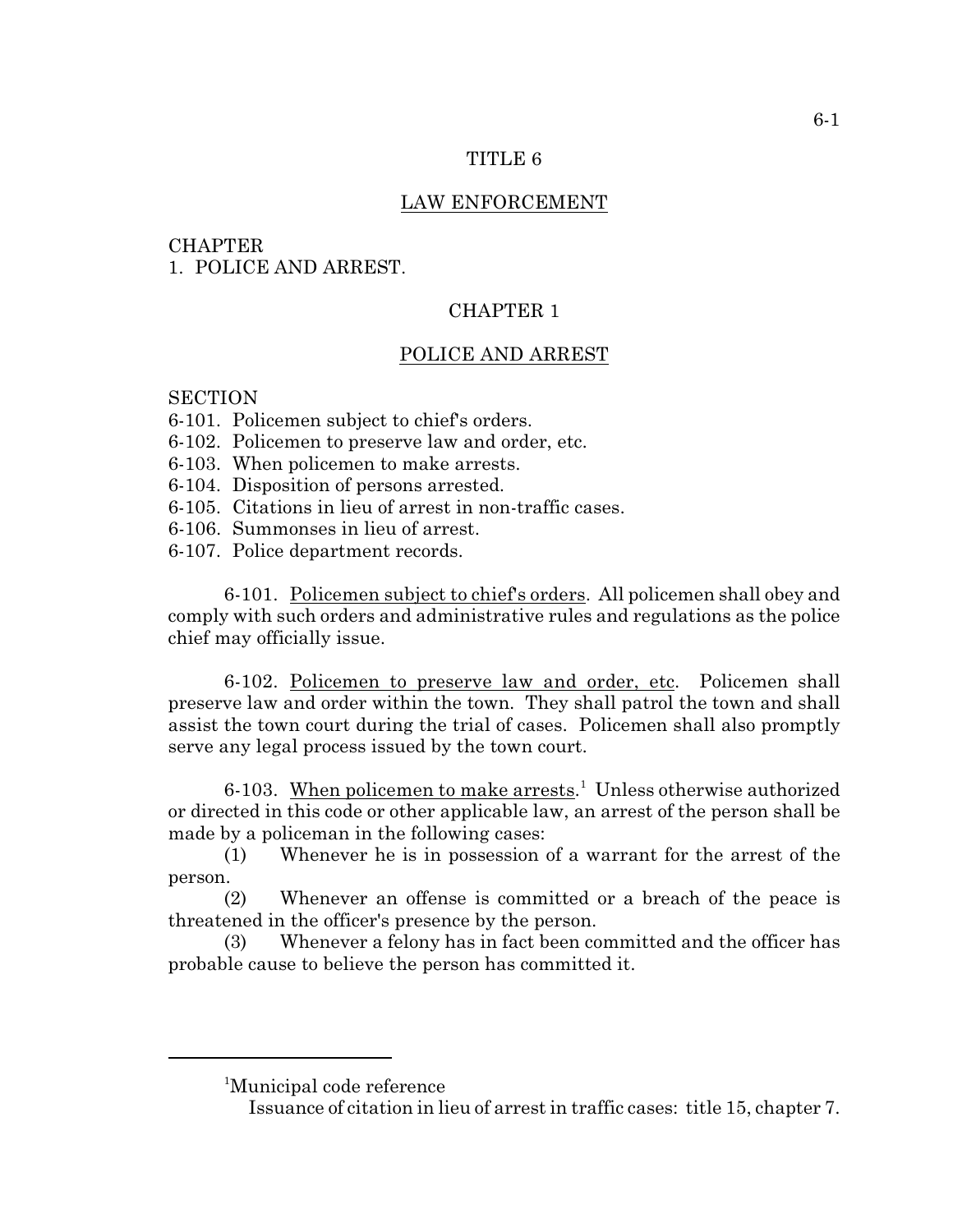6-104. Disposition of persons arrested. (1) For code or ordinance violations. Unless otherwise provided by law, a person arrested for a violation of this code or other town ordinances shall be brought before the town court. However, if the town court is not in session, the arrested person shall be allowed to post bond with the town court clerk, or, if the town court clerk is not available, with the ranking police officer on duty. If the arrested person is under the influence of alcohol or drugs when arrested, even if he is arrested for an offense unrelated to the consumption of alcohol or drugs, the person shall be confined until he does not pose a danger to himself or to any other person.

(2) Felonies or misdemeanors. A person arrested for a felony or a misdemeanor shall be disposed of in accordance with applicable federal and state law and the rules of the court which has jurisdiction over the offender.

6-105. Citations in lieu of arrest in non-traffic cases.<sup>1</sup> Pursuant to Tennessee Code Annotated, § 7-63-101, et seq., the board of mayor and aldermen appoints the \_\_\_\_\_\_\_\_\_\_\_\_\_\_\_ in the fire department and the \_\_\_\_\_\_\_\_\_\_\_\_\_\_\_\_\_\_\_\_\_\_ in the building department special police officers having the authority to issue citations in lieu of arrest. The \_\_\_\_\_\_\_\_\_\_\_\_\_\_\_\_\_ in the fire department shall have the authority to issue citations in lieu of arrest for violations of the fire code adopted in title 7, chapter 2 of this municipal code of ordinances. The \_\_\_\_\_\_\_\_\_\_\_\_\_\_\_\_ in the building department shall have the authority to issue citations in lieu of arrest for violations of the building, utility and housing codes adopted in title 12 of this municipal code of ordinances.

The citation in lieu of arrest shall contain the name and address of the person being cited and such other information necessary to identify and give the person cited notice of the charges against him, and state a specific date and place for the offender to appear and answer the charges against him. The citation shall also contain an agreement to appear, which shall be signed by the offender. If the offender refuses to sign the agreement to appear, the special officer in whose presence the offense was committed shall immediately arrest the offender and dispose of him in accordance with Tennessee Code Annotated, § 7-63-104.

It shall be unlawful for any person to violate his agreement to appear in court, regardless of the disposition of the charge for which the citation in lieu of arrest was issued.

6-106. Summonses in lieu of arrest. Pursuant to Tennessee Code Annotated, § 7-63-201, et seq., which authorizes the board of mayor and aldermen to designate certain town enforcement officers the authority to issue

<sup>&</sup>lt;sup>1</sup>Municipal code reference

Issuance of citations in lieu of arrest in traffic cases: title 15, chapter 7.